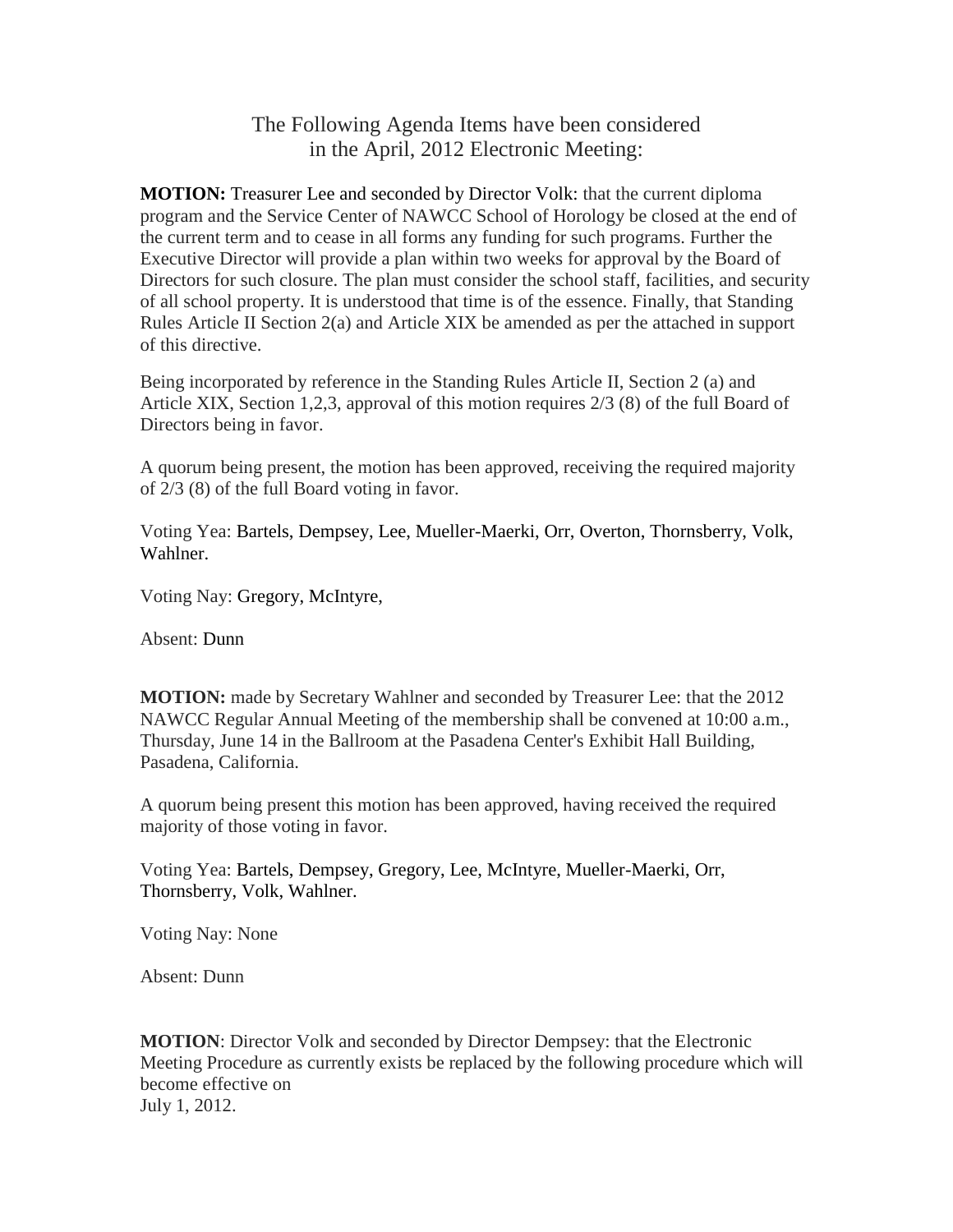National Association of Watch and Clock Collectors Board of Directors Electronic Meeting Procedure

The Standing Rules (Updated April 28, 2011) state in: Article III Section 2. Meetings ( c ) Electronic Meetings Electronic meetings will be held in those months when there is no physical meeting of the Board. Procedures for holding Electronic Meetings will be approved by the Board.

## Electronic Meeting Procedure

A Board of Directors electronic meeting will be convened on the first day on the month following each physical board meeting. The electronic meetings will be conducted in accordance with the current version of Robert' Rules of Order with the addition of the following specific changes:

1) Motions may be made at any time during the meeting.

2) Motions made must be seconded within 2 calendar days from the date the motion was made or the motion will be removed from the floor.

3) Discussion shall be open for 10 calendar days following the motion second.

4) Voting will take place for 2 days following the close of the discussion period.

5) The electronic meeting will be closed the last day of the month which precedes the next physical meeting unless business is pending and a privileged motion to adjourn to the starting time and date of the next physical meeting is made and approved.

6) Chairman will specify the start and closing date of each element of the motion (second, discussion, and voting)

\*\*\*\*\*\*\*\*\*\*\*\*\*\*\*\*\*\*\*\*\*\*\*\*\*\*\*\*\*\*\*\*\*\*\*\*\*\*\*\*\*\*\*\*\*\*\*\*\*\*\*\*\*\*\*\*\*\*\*\*\*\*\*\*\*\*\*\*\*\*\*\*

ALL MEMBERS OF THE BOARD SHOULD BE AWARE THAT THE BOARD CANNOT MEET IN CLOSED SESSION UNLESS IT IS IN EXECUTIVE SESSION. THE CURRENT ELECTRONIC MEETING POLICY VIOLATES THAT RULE. THEREFORE THE MEMBERSHIP MAY LISTEN TO ELECTRONIC MEETINGS BUT WILL NOT BE ABLE TO LISTEN WHEN THE BOARD GOES INTO EXECUTIVE SESSION.

The above electronic procedure provides significant simplification and flexibility to the current electronic procedure, and allows the Board to conduct a meeting almost identical to a physical board meeting and is in total compliance with all aspects of Robert's Rules of Order (RRO). The only major exceptions are:

a) Specific times will be allotted for each segment since all members will not be online at all times or every day.

b) Multiple motion strings will be permitted to proceed in parallel.

Some of the more significant changes are as follows: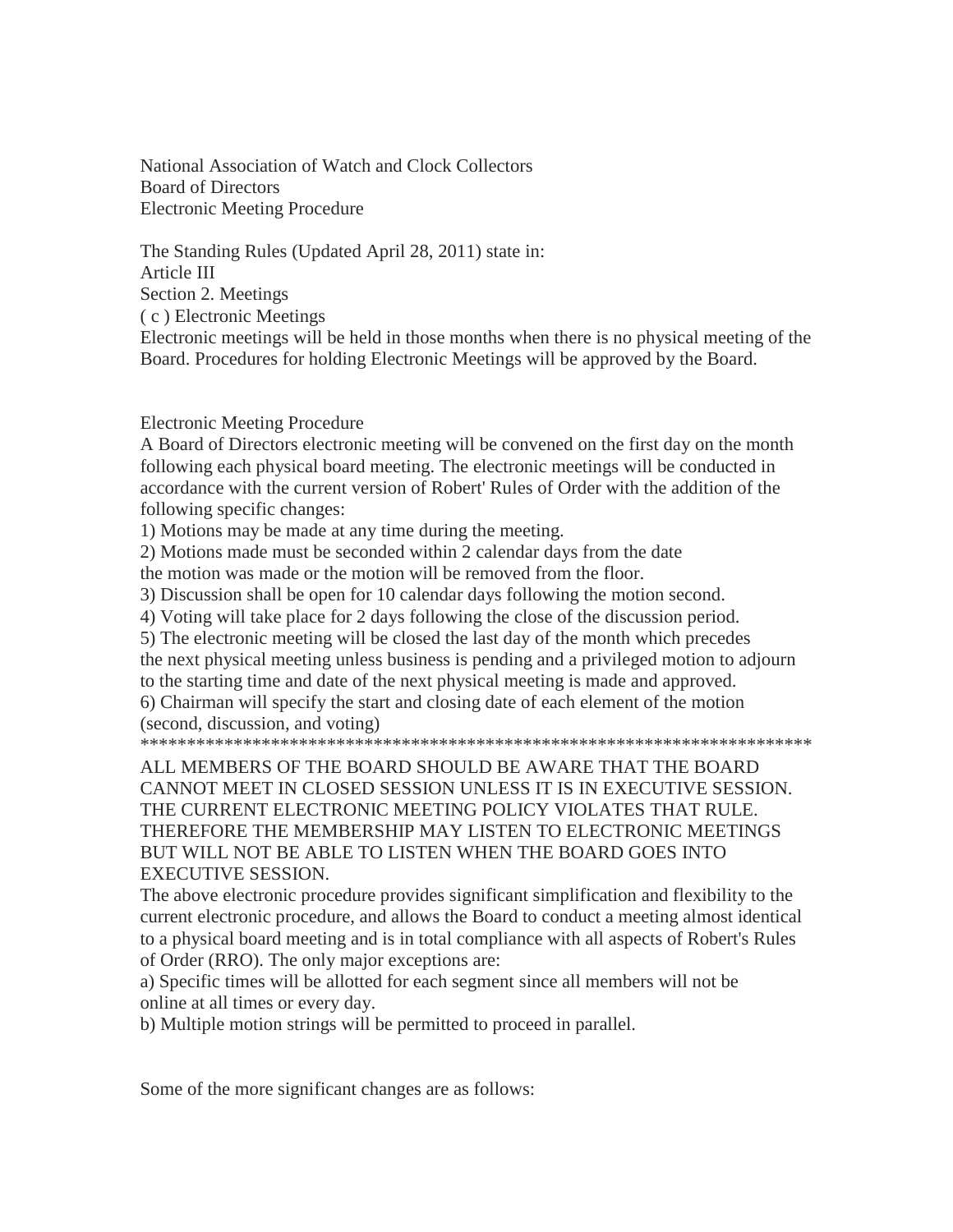- 1) The discussion topics can and should continue as is currently done.
- 2) Motions can be made at any time the meeting is open by making a motion on the motion forum.
- 3) All subsidiary, privileged, and incidental motion will be handled as per RRO with the time limits as above:

Motion made: Day 1 Second by Day 3 (if required) Discussion end Day 13 (if allowed) Voting closed Day 15

4) Reporting to the membership not required as Forum will be open for members to listen.

Members will not be able to participate in, commenting on or make any motions or general discussion on the BOD Forums. They may view, but not participate in any polls.

A quorum being present, this motion has failed, having not received the required majority of those voting to be in favor.

Voting Yea: Bartels, Dempsey, Lee, Volk.

Voting Nay: Gregory, McIntyre, Mueller-Maerki, Orr, Thornsberry, Wahlner.

Absent: Dunn.

**MOTION:** made by Secretary Wahlner and seconded by Director Dempsey: that following investigation of the Chapter Relations Committee into the status of the Special Interest Global Horology Chapter 192, finding there has been no activity for over two years, has no current officers, no known assets, and that it never became a functioning chapter after it was chartered, that the charter of the Special Interest Global Horology Chapter 192 be and is herewith recalled.

Being incorporated by reference in the Standing Rules Article IV, Section 4, approval of this motion required 2/3 (8) of the full Board of Directors being in favor.

A quorum being present, the motion has been approved, receiving the required majority of 2/3 (8) of the full Board voting in favor.

Voting Yea: Bartels, Dempsey, Gregory, Lee, McIntyre, Mueller-Maerki, Orr, Thornsberry, Volk, Wahlner.